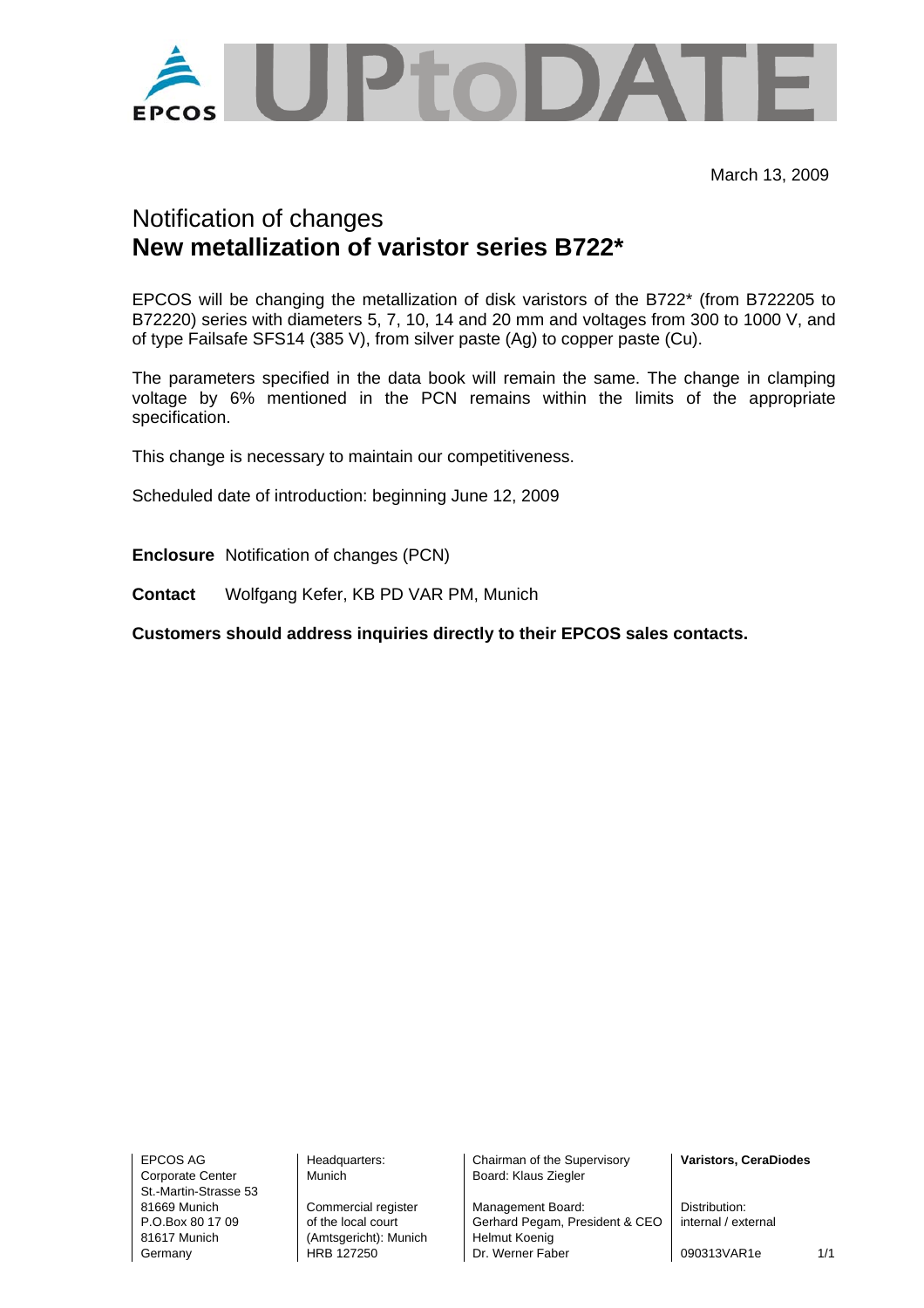

## **Product / Process Change Notification Produkt-/ Prozess-Änderungsmitteilung**

| 1. ID No. / ID-Nr.: KB 09/08                                                                                                                                                                                                                                                                                                                                                                                                                                                                                                                                                                                                                                                                                                                                                                                                                                                                                                                                |                                                     | 2. Date of announcement / Datum der Ankündigung: 13.03.2009          |                                                                                  |                                             |
|-------------------------------------------------------------------------------------------------------------------------------------------------------------------------------------------------------------------------------------------------------------------------------------------------------------------------------------------------------------------------------------------------------------------------------------------------------------------------------------------------------------------------------------------------------------------------------------------------------------------------------------------------------------------------------------------------------------------------------------------------------------------------------------------------------------------------------------------------------------------------------------------------------------------------------------------------------------|-----------------------------------------------------|----------------------------------------------------------------------|----------------------------------------------------------------------------------|---------------------------------------------|
| 3. Type $/$<br>Produktgruppe:<br>Leaded varistors/<br>Scheibenvaristoren<br>S05/S07/S10/S14/S20<br>$>= 300 V$                                                                                                                                                                                                                                                                                                                                                                                                                                                                                                                                                                                                                                                                                                                                                                                                                                               | B72205*<br>B72207*<br>B72210*<br>B72214*<br>B72220* | Old ordering code /<br>Alte Bestell-Nr.:<br>Sx301xxxx till Sx102xxxx | New ordering code /<br><b>Neue Bestell-Nr.:</b><br>No change /<br>Keine Änderung | Customer part number /<br>Kundensachnummer: |
| Failsafe varistor<br>SFS14 385 V                                                                                                                                                                                                                                                                                                                                                                                                                                                                                                                                                                                                                                                                                                                                                                                                                                                                                                                            |                                                     | B72214F2381K101                                                      |                                                                                  |                                             |
| 4. Description of change / Beschreibung der Änderung:<br>Currently, silver paste (Ag) is used for the inner electrode metallization of disk varistors. In future copper<br>paste (Cu) will be used. This change applies for all disk varistors listed in item 3 (type). The solder used in<br>the disk varistors with copper paste for joining the wire to the metallization will have a modified<br>composition, which has been optimized for the copper paste. This solder remains RoHS compliant. /<br>Derzeit verwendet EPCOS für die Metallisierung der Elektroden von Scheibenvaristoren eine Silberpaste<br>(Ag), zukünftig wird eine Kupferpaste (Cu) verwendet. Dies betrifft alle Typen, die unter Punkt 3 (Produkt-<br>gruppe) gelistet sind. Das verwendete Lot für das Löten von Anschlussdrähten auf die Metallisierung bei<br>den Scheibenvaristoren mit Kupferpaste hat eine modifizierte Zusammensetzung. Das Lot ist RoHS-<br>kompatibel. |                                                     |                                                                      |                                                                                  |                                             |
| 5. Effect on the product or for customers (quality, specification, lead time) /<br>Auswirkung auf das Produkt oder für den Kunden (Qualität, Spezifikation, Lieferzeiten):<br>This change has no impact on quality, reliability, solderability and lead time of affected products.<br>The change to copper paste results in an increase of up to 6% in clamping voltage values compared to                                                                                                                                                                                                                                                                                                                                                                                                                                                                                                                                                                  |                                                     |                                                                      |                                                                                  |                                             |
| disk varistors with silver paste. The disk varistors with copper paste metallization fulfill the published<br>specifications, all other values remain the same. /                                                                                                                                                                                                                                                                                                                                                                                                                                                                                                                                                                                                                                                                                                                                                                                           |                                                     |                                                                      |                                                                                  |                                             |
| Diese Änderung hat keinen Einfluss auf die Qualität, Zuverlässigkeit, Lötbarkeit und auf die Lieferzeit der<br>betroffenen Produkte. Die Umstellung auf Kupferpaste führt zu einem Anstieg der Klemmenspannung von<br>bis zu 6% gegenüber Scheibenvaristoren mit Silberpaste, die Werte liegen innerhalb der Spezifikation.<br>Alle anderen Werte bleiben unverändert.                                                                                                                                                                                                                                                                                                                                                                                                                                                                                                                                                                                      |                                                     |                                                                      |                                                                                  |                                             |
| 6. Quality assurance measures / Maßnahmen zur Qualitätssicherung:                                                                                                                                                                                                                                                                                                                                                                                                                                                                                                                                                                                                                                                                                                                                                                                                                                                                                           |                                                     |                                                                      |                                                                                  |                                             |
| EPCOS Zhuhai is certified according to ISO/TS 16949 and ISO 9001:2000. Production release in<br>conformance with ISO/TS 16949./<br>EPCOS Zhuhai ist nach ISO/TS 16949 und IS0 9001:2000 zertifiziert. Produktionsfreigabe nach ISO/TS                                                                                                                                                                                                                                                                                                                                                                                                                                                                                                                                                                                                                                                                                                                       |                                                     |                                                                      |                                                                                  |                                             |
| 16949.                                                                                                                                                                                                                                                                                                                                                                                                                                                                                                                                                                                                                                                                                                                                                                                                                                                                                                                                                      |                                                     |                                                                      |                                                                                  |                                             |
| 7. Scheduled date of introduction / Geplante Einführung: beginning June 12, 2009 / ab 12.06.2009                                                                                                                                                                                                                                                                                                                                                                                                                                                                                                                                                                                                                                                                                                                                                                                                                                                            |                                                     |                                                                      |                                                                                  |                                             |
| 8. Customer feedback / Rückmeldung vom Kunden:<br>If EPCOS does not receive notification to the contrary within a period of 10 weeks, EPCOS assumes that<br>the customer agrees to the change. For an interim period we cannot rule out that old as well as new<br>products will be shipped.<br>Falls EPCOS innerhalb von 10 Wochen keine gegenteilige Mitteilung erhält, geht EPCOS davon aus, dass                                                                                                                                                                                                                                                                                                                                                                                                                                                                                                                                                        |                                                     |                                                                      |                                                                                  |                                             |
| die geplante Änderung vom Kunden akzeptiert ist. Innerhalb einer Übergangszeit kann es vorkommen,<br>dass sowohl alte wie auch neue Ware geliefert wird.                                                                                                                                                                                                                                                                                                                                                                                                                                                                                                                                                                                                                                                                                                                                                                                                    |                                                     |                                                                      |                                                                                  |                                             |